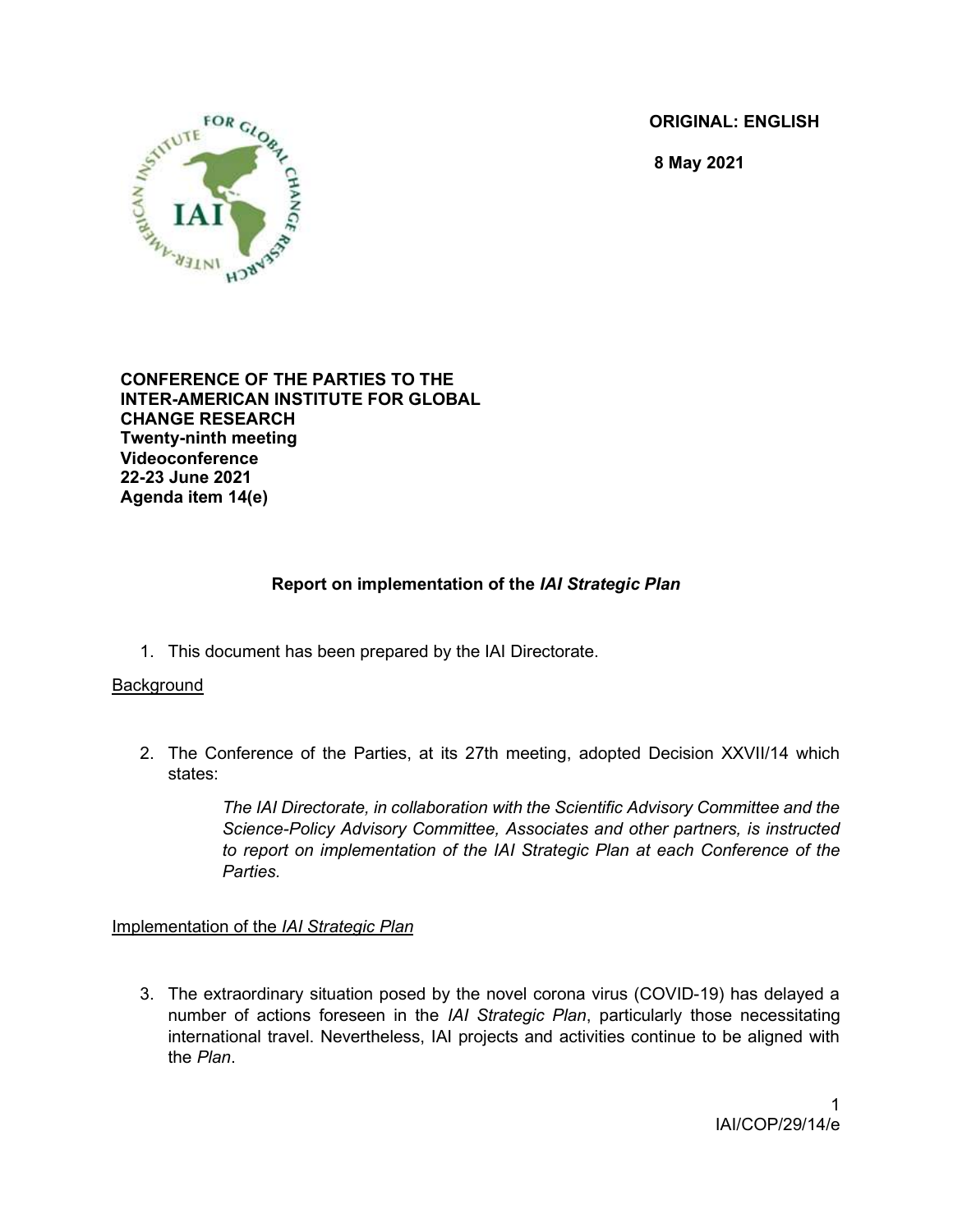- 4. The Summary report of activities by the IAI Directorate (IAI/COP/29/14) maps the goals, objectives and actions of the IAI Strategic Plan to the 2020-2021 intersessional activities and projects of the IAI. In this manner, a more comprehensive overview of the alignment of the Plan to the Directorate's achievements is possible.
- 5. Theme I, Goal 1, Objective iii, Action A, states: By mid 2020, the Directorate with the support of the SAC and SPAC will develop indicators to measure the success of objectives and actions.
- 6. The Scientific Advisory Committee (SAC) and Science-Policy Advisory Committee (SPAC) and the IAI Directorate developed indicators during this intersessional period for consideration by the Parties at CoP-29.
- 7. The IAI Strategic Plan Success Indicators and Metrics are contained in Annex II to the present document.
- 8. The IAI Directorate notes that one of the aims of the IAI Strategic Plan is to meet the Objectives of the Agreement and those under the Scientific Agenda<sup>1</sup>.
- 9. Accordingly, pursuant to Decision XXVII/5<sup>2</sup>, during the joint work on revisions to the Scientific agenda by the Parties, the SAC and SPAC and the IAI Directorate, referenced the Plan to ensure closer alignment of objectives.
- 10. The IAI Directorate also notes that, pursuant to Decision XXVII/13<sup>3</sup>, revisions to the IAI Strategic plan must occur triennially. Given that the Plan was adopted at the  $27<sup>th</sup>$  meeting of the Conference of the Parties (Brasilia, 2019), the first revision to the Plan will occur during the 2022-2023 intersessional period.
- 11. Given that the term of the current Executive Director ends with the 2022-2023 intersessional period, Parties may wish to consider delaying the revision of the plan to coincide with the term of the new Executive Director during the 2023-2024 intersessional period.

# Recommendation

<sup>&</sup>lt;sup>1</sup> IAI Strategic Plan, p. 4 (see: http://www.iai.int/pdf/en/Strategicplan-en.pdf)

<sup>&</sup>lt;sup>2</sup> Decision XXVII/5. The Science Advisory Committee and the Science-Policy Advisory Committee are instructed to further revise and update the IAI Scientific Agenda in line with the IAI Strategic Plan to better reflect transdisciplinary research and science with special attention to human issues and systems.

<sup>&</sup>lt;sup>3</sup> Decision XXVII/13: The IAI Directorate, in collaboration with the Scientific Advisory Committee, the Science-Policy Advisory Committee and interested Parties, is instructed to review and adjust the IAI Strategic Plan at minimum every three years and to present its review for consideration by the Conference of the Parties.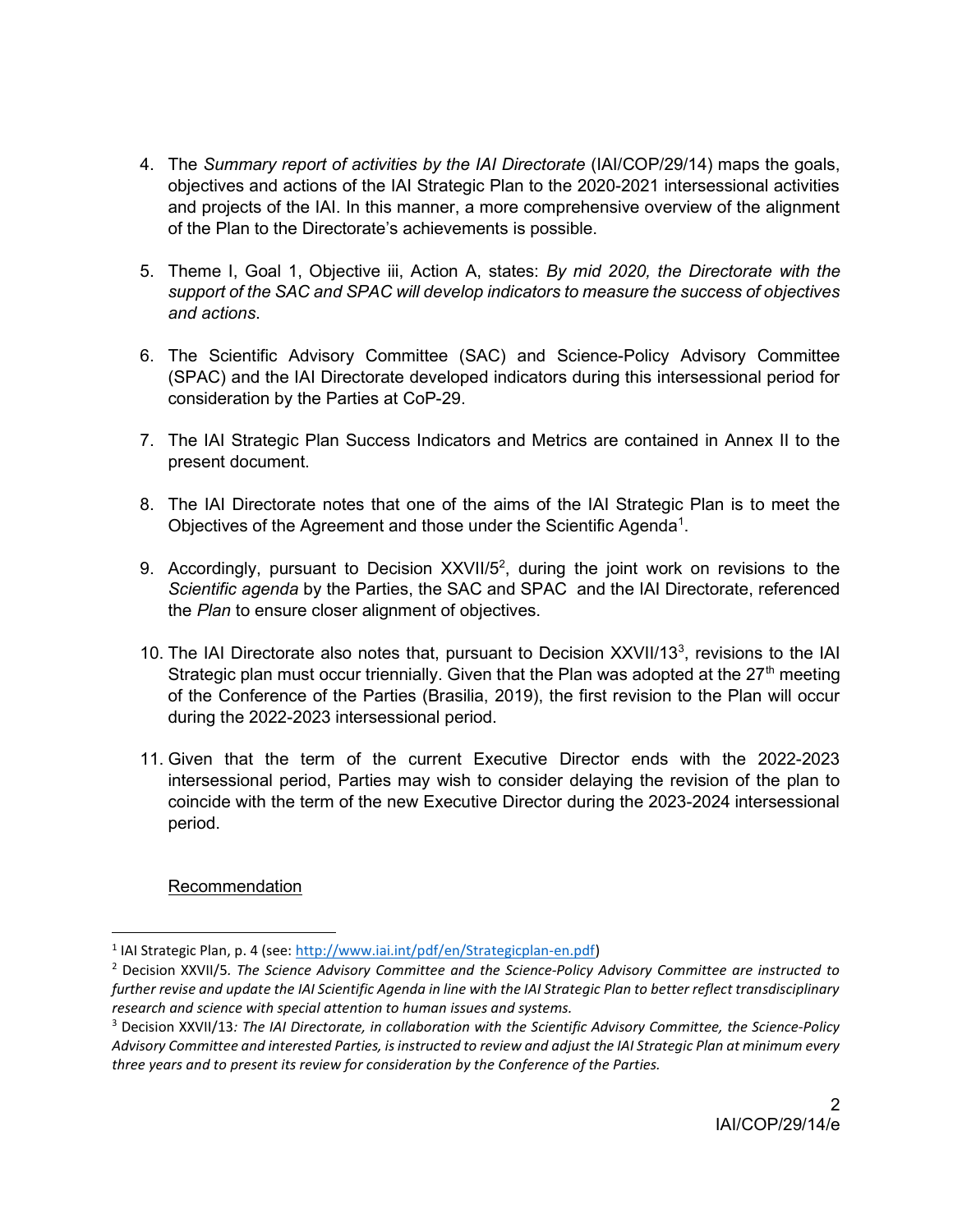12. The Conference of the Parties is invited to consider approving the draft decisions contained in the Annex I to the present document.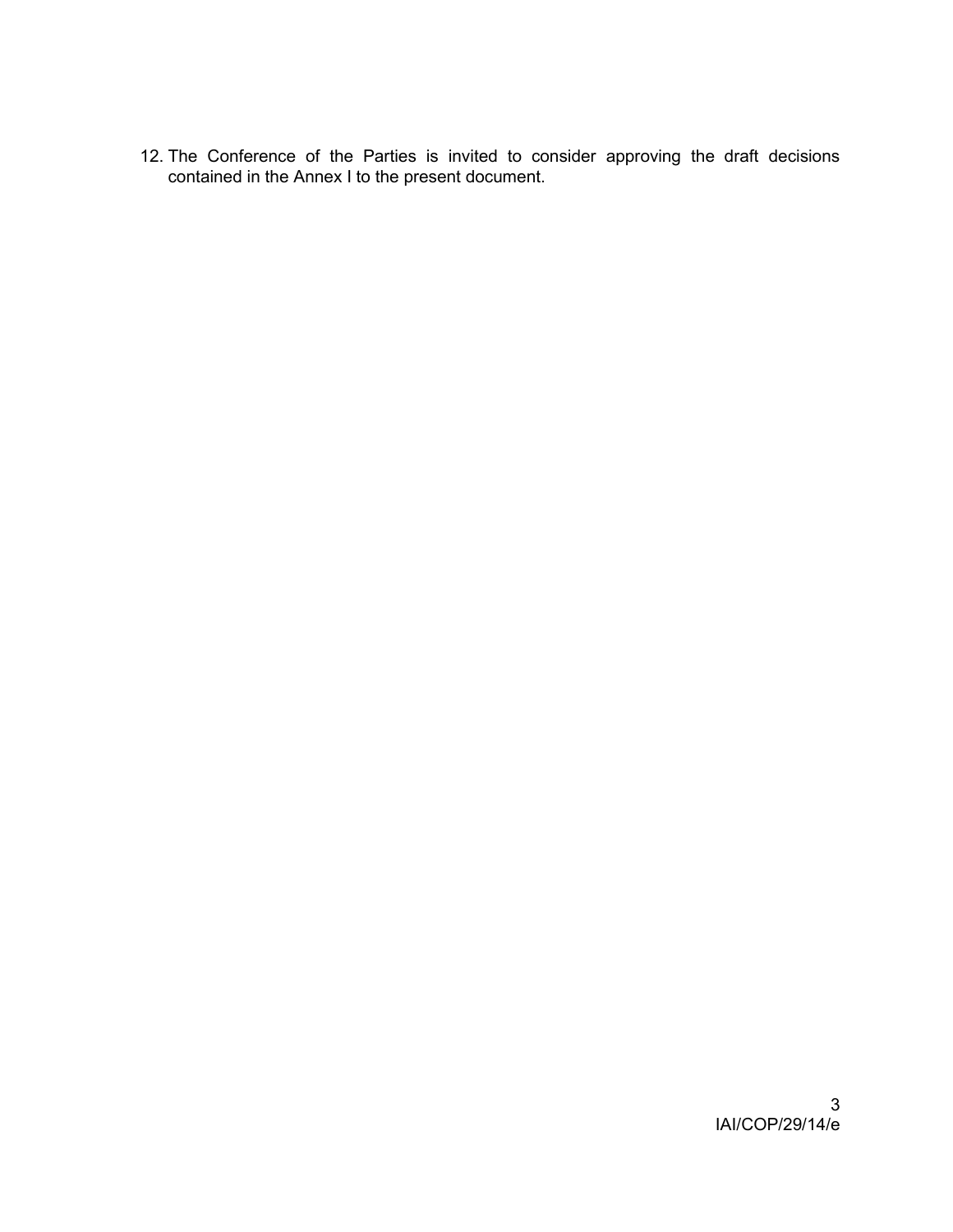# Annex I

# Draft decisions of the Conference of the Parties

# Indicators to the IAI Strategic Plan

## Directed to the Conference of the Parties

XXIX/xx . The Conference of the Parties is invited to approve the indicators to the IAI Strategic Plan Success Indicators and Metrics.

XXIX/xx . The Conference of the Parties is invited to approve the delay of the revisions to the IAI Strategic Plan until the 2023-2024 intersessional period.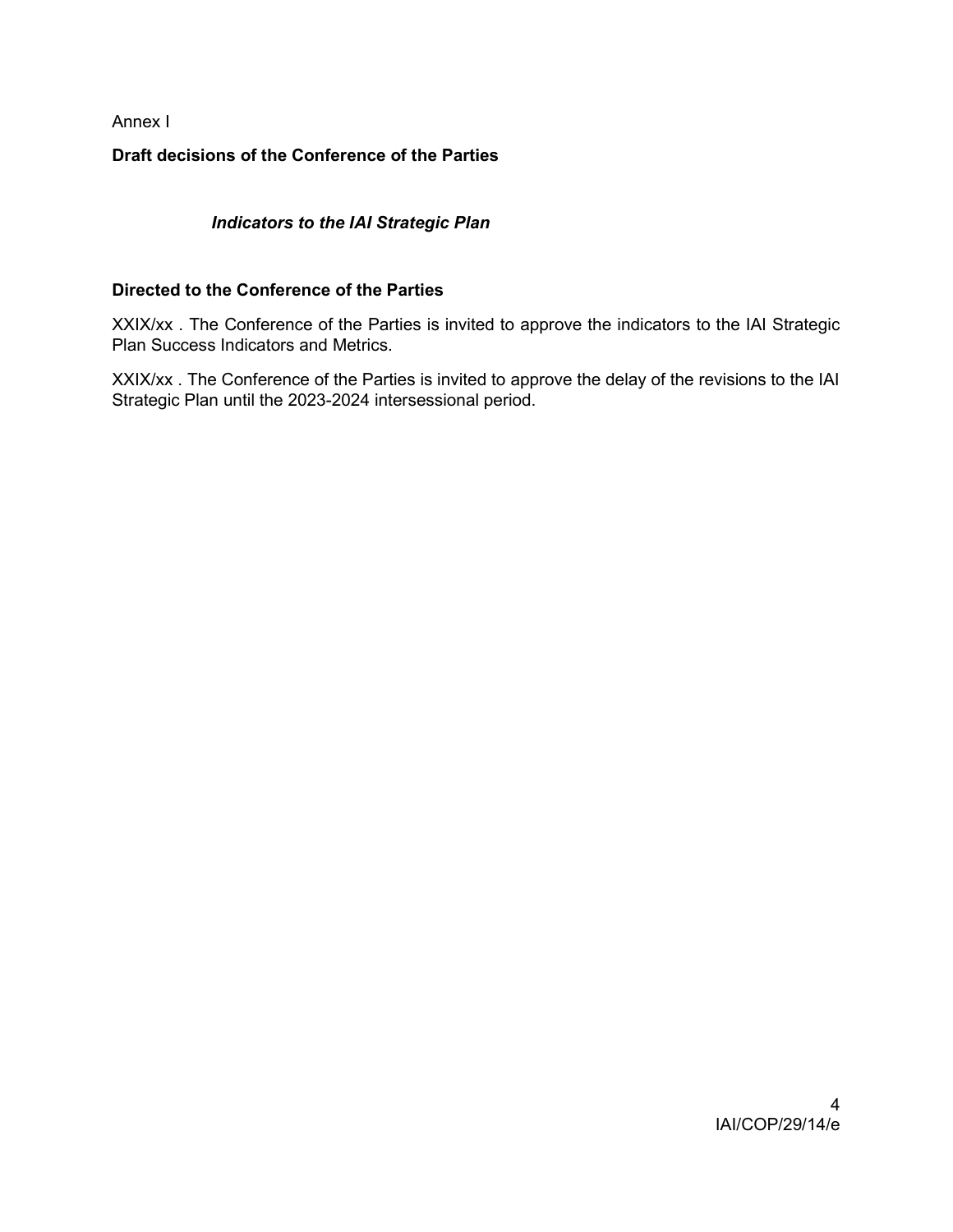## Annex II

## IAI Strategic Plan Success Indicators and Metrics

The 27<sup>th</sup> meeting of the Conference of the Parties (Brasilia, Brazil) adopted Decision XXVII/12 on the 25-year Strategic Plan to guide the IAI's activities from 2019 – 2044. In addition to updating the IAI's Vision and Mission, the Strategic Plan outlines steps to (i) ensure that the IAI's activities are in concordance with the Agreement establishing the  $IAI<sup>4</sup>$ , (ii) direct IAI transdisciplinary science towards solving sustainability challenges in the Americas, and (iii) ensure the sustainability of the IAI as an organization. It builds on the previous 25 years of science and capacity building on Party-driven goals, objectives, and actions.. Collectively, the actions outlined in the Strategic Plan build on one another, through time, to help the organization to continue as a leader in the region, to support Parties in achieving sustainability goals and to work towards creating a path for the Americas to be equitable, informed, and thriving.

To meet the goals and objectives outlined in the Strategic Plan, progress towards successfully completing actions and achieving objectives must be assessed. Indicators and metrics are needed to collectively learn what is working and what is not, to assess progress, and to measure and communicate the impact of the IAI. The Strategic Plan states in Theme I, Goal 1, objective iii, action a, that: The Directorate, with the support of the Science Advisory Committee (SAC) and Science-Policy Advisory Committee (SPAC), will develop indicators to measure the success of objectives and actions.

To fulfill the need for developing indicators for the Strategic Plan, a process to identify both Key Performance Indicators (KPIs) and leading and lagging metrics commenced in the 2020- 2021 intersessional period. A subcommittee of the SAC/SPAC and the IAI Directorate met weekly to co-develop metrics and indicators for the entire SAC/SPAC and Directorate to review and accept, and to present to the Parties at CoP-29 for review and approval.

The indicators and metrics will serve as a basis for the Directorate to report to the Parties on the activities, progress, and successes of the institution annually at the Conference of the Parties for the three Themes in the Strategic Plan. Note that Theme II Science for the Sustainability of the Americas, has indicators and metrics that are in common for all eight goals.

**Definitions: KPIs** evaluate organizational performance, assist in trend analysis, promote continuous improvement and proactive performance, and allow for transparent management of processes and staff. They are usually expressed at the level of objectives and synthesize the leading and lagging metrics for that objective.

Leading metrics are more difficult to measure (but easy to change) and measure the actions that lead to results, such as the number of unique website visitors per month or the number of attendees on a webinar. In other words, leading metrics lead to lagging metrics.

Lagging metrics are easy to measure (but more difficult to change), since they are outputs or results , such as the number of STeP fellows gained per year or percentage of female principal investigators who responded to a call for proposals.

<sup>4</sup> http://www.iai.int/en/structure/institutional\_documents#establishment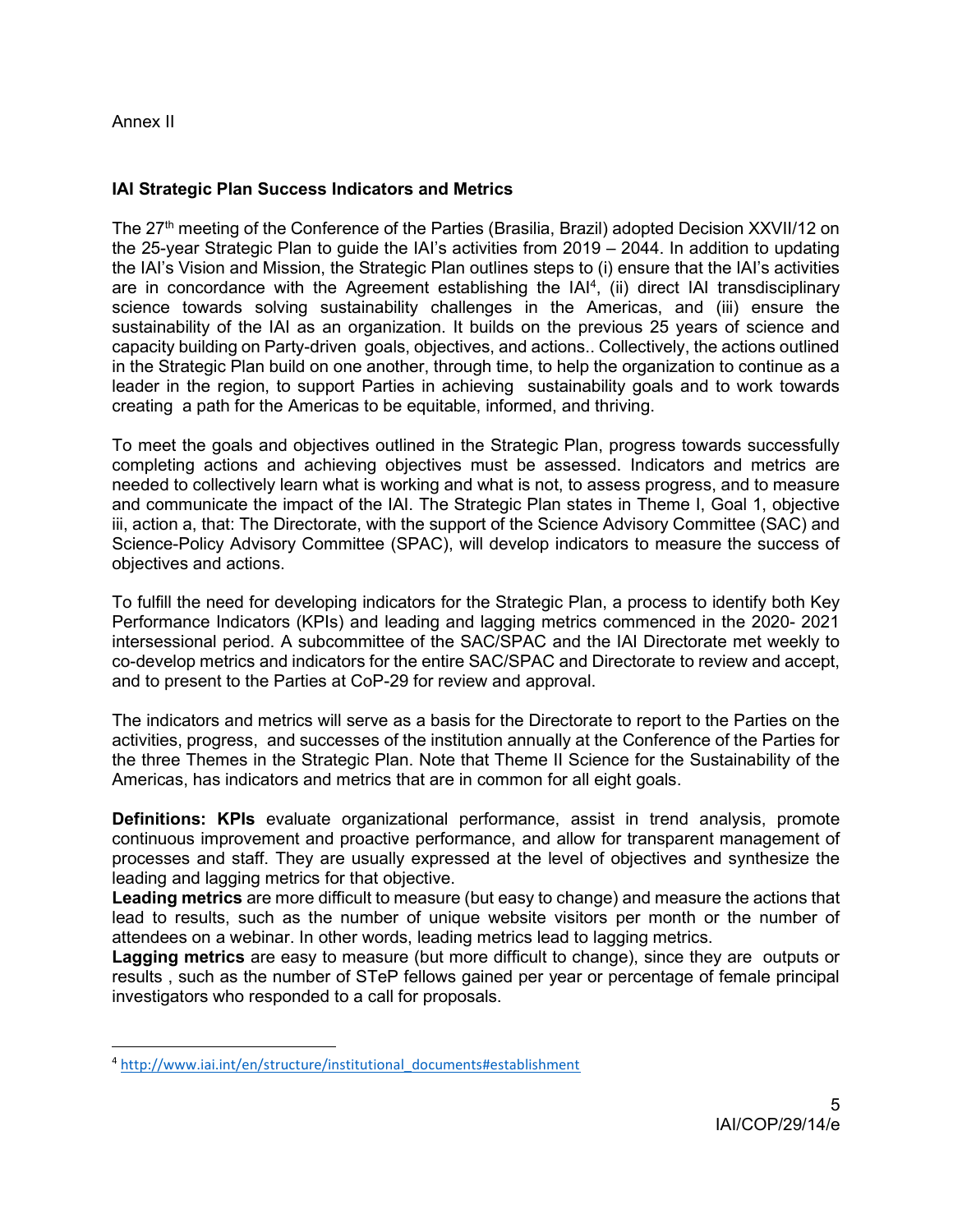Revision Cycle: The Strategic Plan is to be revised every three to six years to align with the tenure of the IAI Executive Director<sup>5</sup>. As such, the indicators and metrics are also subject to review every three to six years, or more frequently if recommended by the Strategic Planning subcommittee.

# IAI DRAFT KEY PERFORMANCE INDICATORS

Calls for proposals:

KPI 1: The IAI, along with key partners, has annually supported new and existing cooperative, interdisciplinary, open-source projects on aspects of global change.

KPI 2: 20% or more of peer reviewed projects funded/sponsored by the IAI that focus on interdisciplinary (ID) or transdisciplinary (TD) science include representation from underrepresented groups as members of the research teams.

KPI 3: Successful proposals are chosen due to their regional relevance, regional distribution, ID/TD aspects, scientific merit, compliance with the IAI gender policy, and inclusion of underrepresented groups.

KPI 4: IAI projects, capacity building, and other activities address critical information gaps in one or more Goal in Theme II.

## Fundraising:

KPI 5: The IAI endowment fund grows by 2% annually.

KPI 6: 10% of amount in endowment fund is from donors (non-public) and foundations.

KPI 7: 5% of IAI projects and activities have support and/or participation from donors, development banks or non-Party states outside the region.

KPI 8: Amount in USD from Directorate staff led proposals is equal to or greater than USD 2 million.

#### Open data/data management:

KPI 9: New IAI data (upon publishing) is open to Parties and researchers via the IAI open data portal within two months of publishing or twelve months after the completion of the project (whichever comes first).

KPI 10: All IAI sponsored projects include metadata, have registered their data on the IAI open data portal, and follow the guidelines issued by the IAI on curating and administrating their data by the first annual report and annually thereafter.

KPI 11: The IAI open data portal is an open rich data resource for countries in the Americas and elsewhere.

Informing Parties:

<sup>&</sup>lt;sup>5</sup> The next Strategic Plan revision will take place in 2023.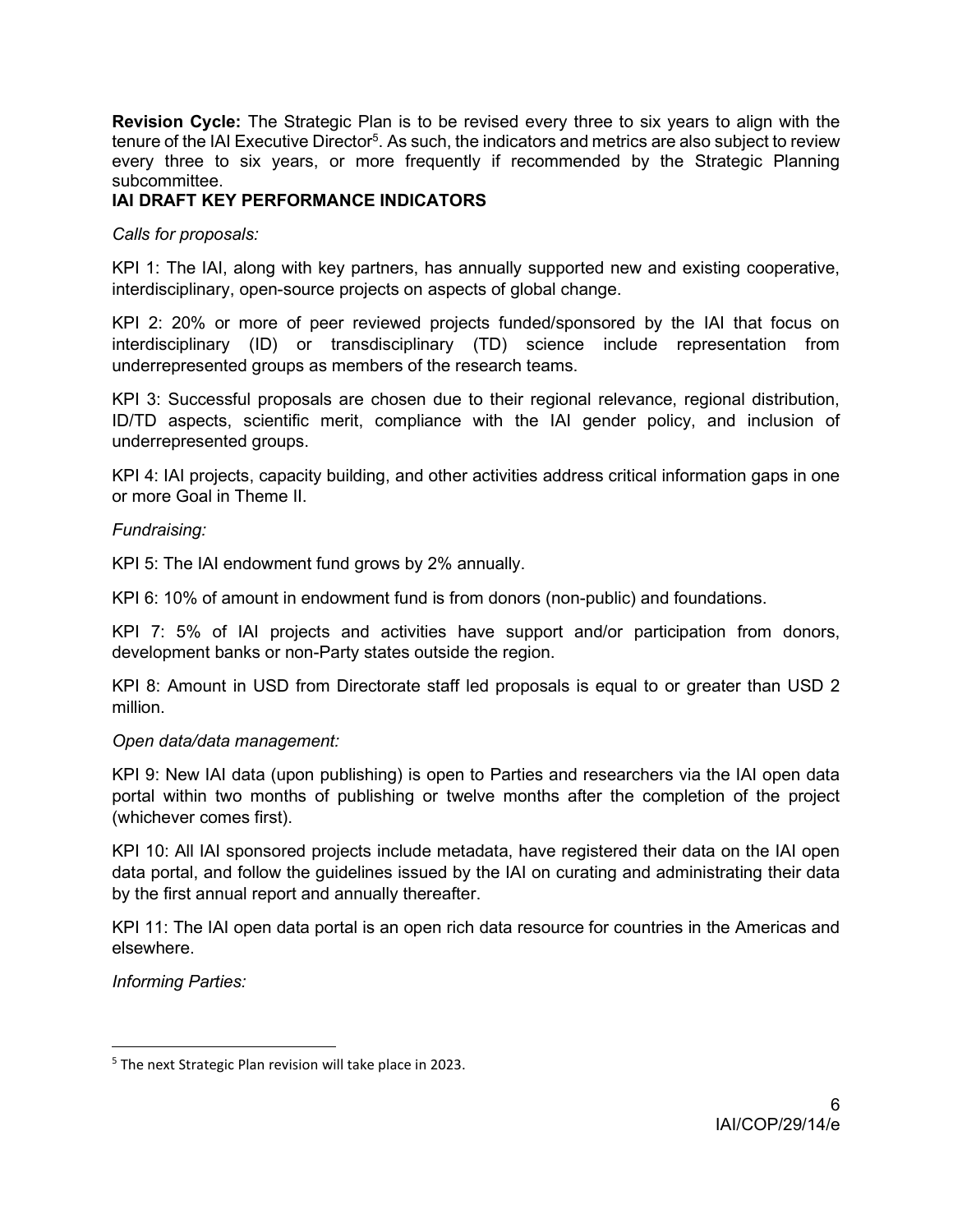KPI 12: As a result of the IAI, Parties have improved scientific and technical capabilities and research infrastructure.

KPI 13: Party Focal Points are more aware of IAI-supported science and how it may have contributed to the development of public policies per Article II, paragraph (f) of the Agreement.

KPI 14: Focal Point fidelity is strengthened, and integration and partnership between the IAI and Parties is improved.

### Capacity building:

KPI 15: The proportion of early-career scientists, women, and other underrepresented groups increases annually in the Region's science-policy interface through IAI capacity building initiatives.

#### Research Centers/Affiliates/Associates:

KPI 16: The IAI is comprised of an active and robust network of Institute Research Centers, Affiliate Research Institutions, and Associates as outlined in the Agreement Establishing the IAI.

## Understanding Parties' priorities through regional assessment:

KPI 17: At least 50% of Parties participate actively in the regional assessment processes leading to the development of IAI projects and activities.

KPI 18: The actions and activities of the IAI are targeted towards the science information needed by Parties to make informed decisions around global change issues.

#### Science priorities/monitoring success:

KPI 19: By 2044, the IAI can demonstrate measurable impact that its research had on the region in addressing one or more of the following: poverty and equality, food security, water security, energy security, climate action, human health and wellbeing, biodiversity and ecosystem services, and clean air, water and soil.

KPI 20: IAI efforts contributed to the Parties' understanding of long-term trends related to Goals in Theme II.

#### Communications:

KPI 21: Awareness of the IAI is increasing across the Americas. Number of new inquiries about the IAI from new potential partners increases 5% annually.

KPI 22: Communication capacity is built within the Directorate as indicated by the annually increasing number of website news items, social media posts, numbers of new followers, website visits, etc.

#### Growing the IAI:

KPI 23: New Parties join the IAI and ratify the treaty.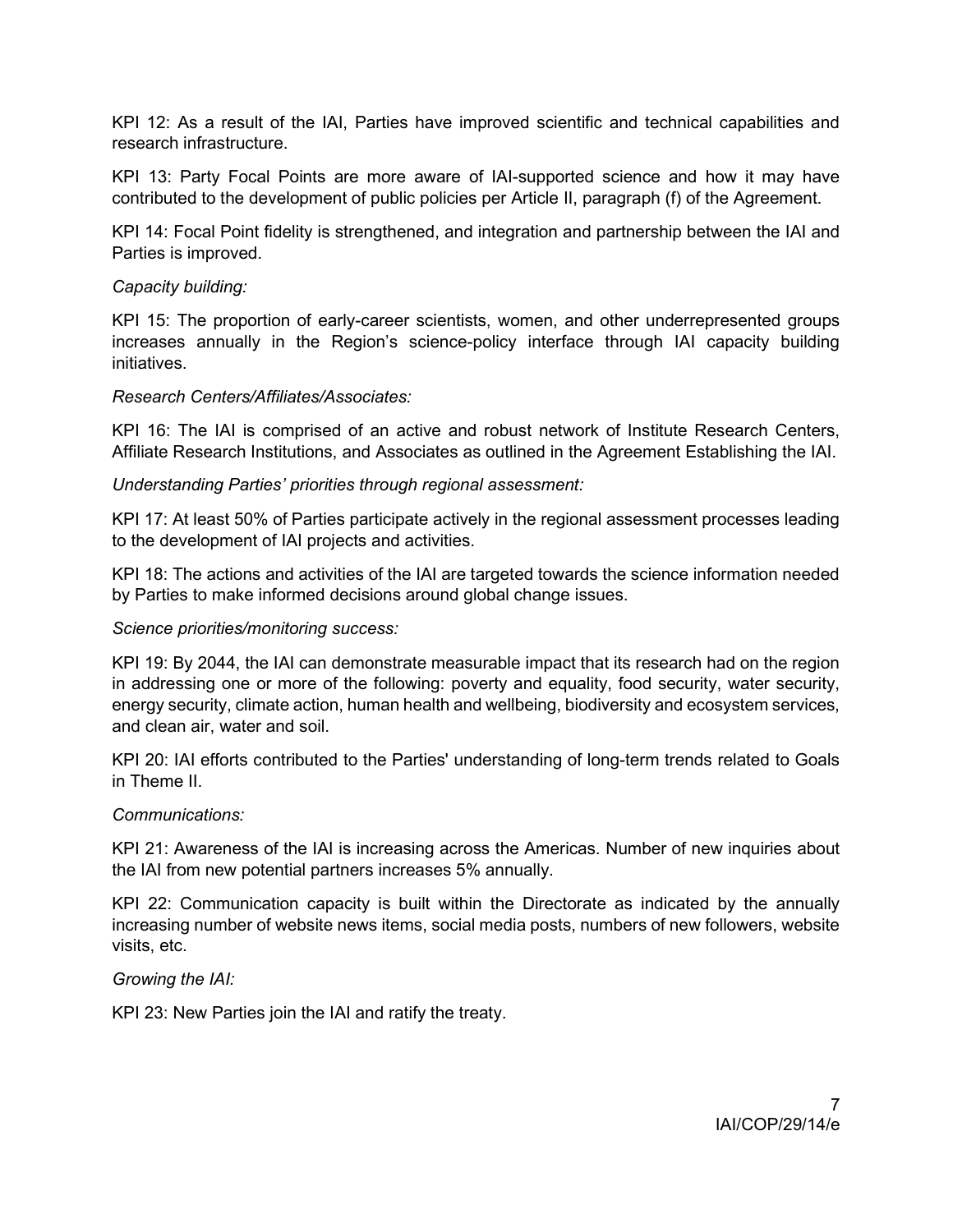KPI 24: The IAI serves as a boundary organization to facilitate networks in the region and to foster collaboration across the various activities already occurring in the region.

I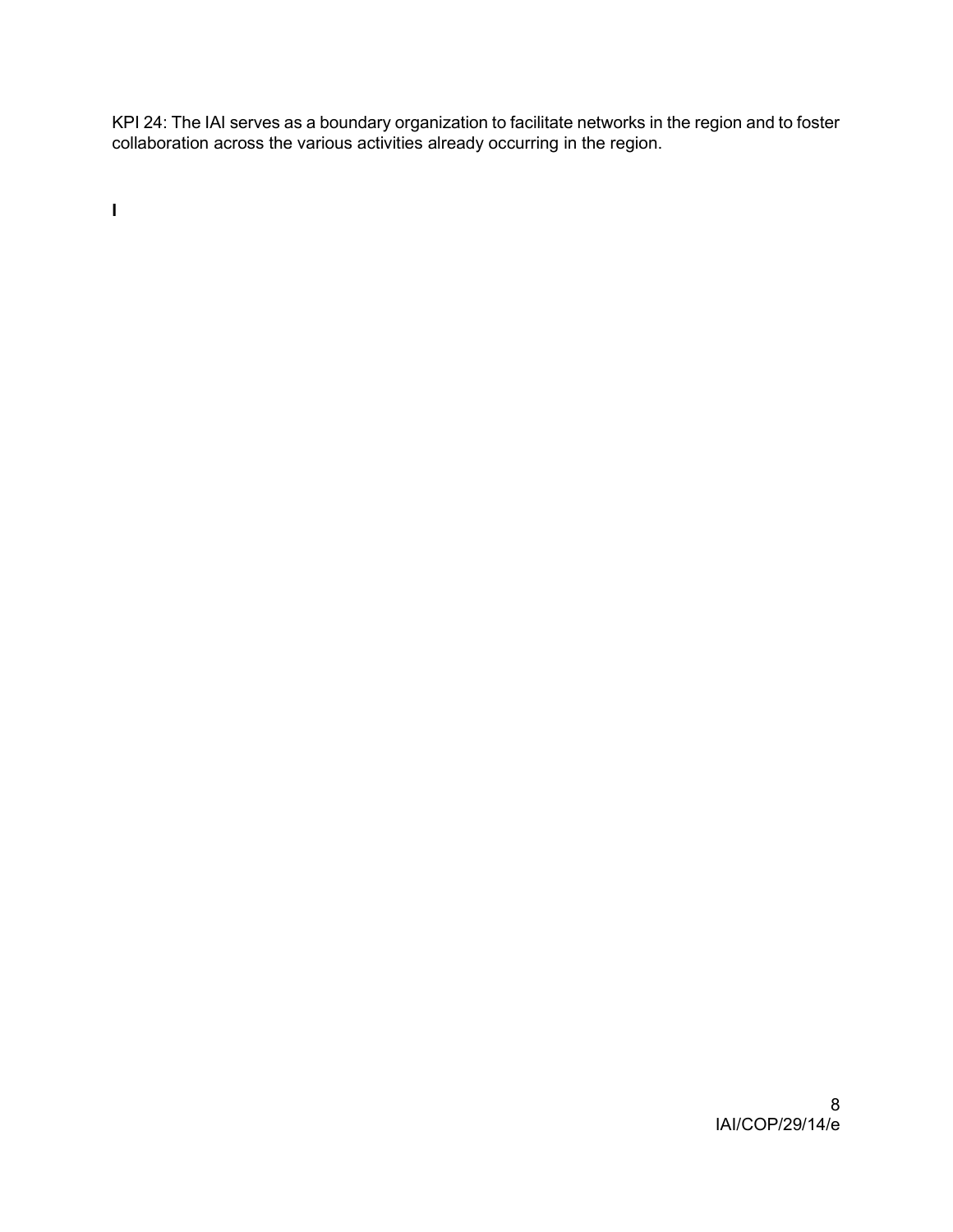# AI DRAFT METRICS

## Calls for proposals:

Leading Metric 1: A proposal is written and submitted to a global funding agency to fund ID and TD research to assist the Parties in advancing understanding of global change issues. Lagging Metric 1: The proposal has been funded and projects/activities are underway.

Leading Metric 2a: The IAI Peer Review White paper is available on the IAI website. Leading Metric 2b: A transparent peer-review process is established and approved by the IAI. Lagging Metric 2: A transparent peer-review process has been implemented.

Leading Metric 3: The invited peer review committees have gender diversity, wide represenation of academic disciplines including from the social and economic sciences, are regionally balanced, and include Indigenous Peoples and other underrepresented groups.

Lagging Metric 3: The annual number of well-balanced peer review committees organized by the IAI.

Leading Metric 4a: Calls for proposals focus on ID and TD science and include elements that address the needs of underrepresented groups.

Leading Metric 4b: Contracts contain a clause where investigators have to describe the process of how the project will include underrepresented groups from inception to implementation.

Lagging Metric 4: The annual number of funded projects that focus on ID and TD science and that address the needs of underrepresented groups.

Leading Metric 5a: Transdisciplinary guidance is expressed clearly in the calls for proposals. Leading Metric 5b: The IAI provides training for transdisciplinary research as part of grant process. Lagging Metric 5: The annual number of initiatives requiring transdisciplinary components of research.

Leading Metric 6a: Calls for research proposals address the Goals and Objectives in Theme II as prioritized by the Parties and recommended by the SAC/SPAC.

Leading Metric 6b: Research proposals must clearly identify the Goals and Objectives chosen for the RFP.

Lagging Metric 6: The number of proposals that the IAI received, submitted, or collaborated on proposals that directly target Goals and Objectives in Theme II.

Fundraising:

Leading Metric 7: Charitable tax exemption granted to the IAI.

Lagging Metric 7: Minimum of 10 million USD in contributions was received by 2024.

Leading Metric 8: Major donors, development banks and non-Party States outside the region establish partnerships with the IAI.

Lagging Metric 8: Annually, cooperative agreements are established or extended with a minimum of 2 donors, development banks or non-Party states outside the region.

Leading Metric 9: Number of proposals drafted by Directorate staff equals or exceeds number of professional staff.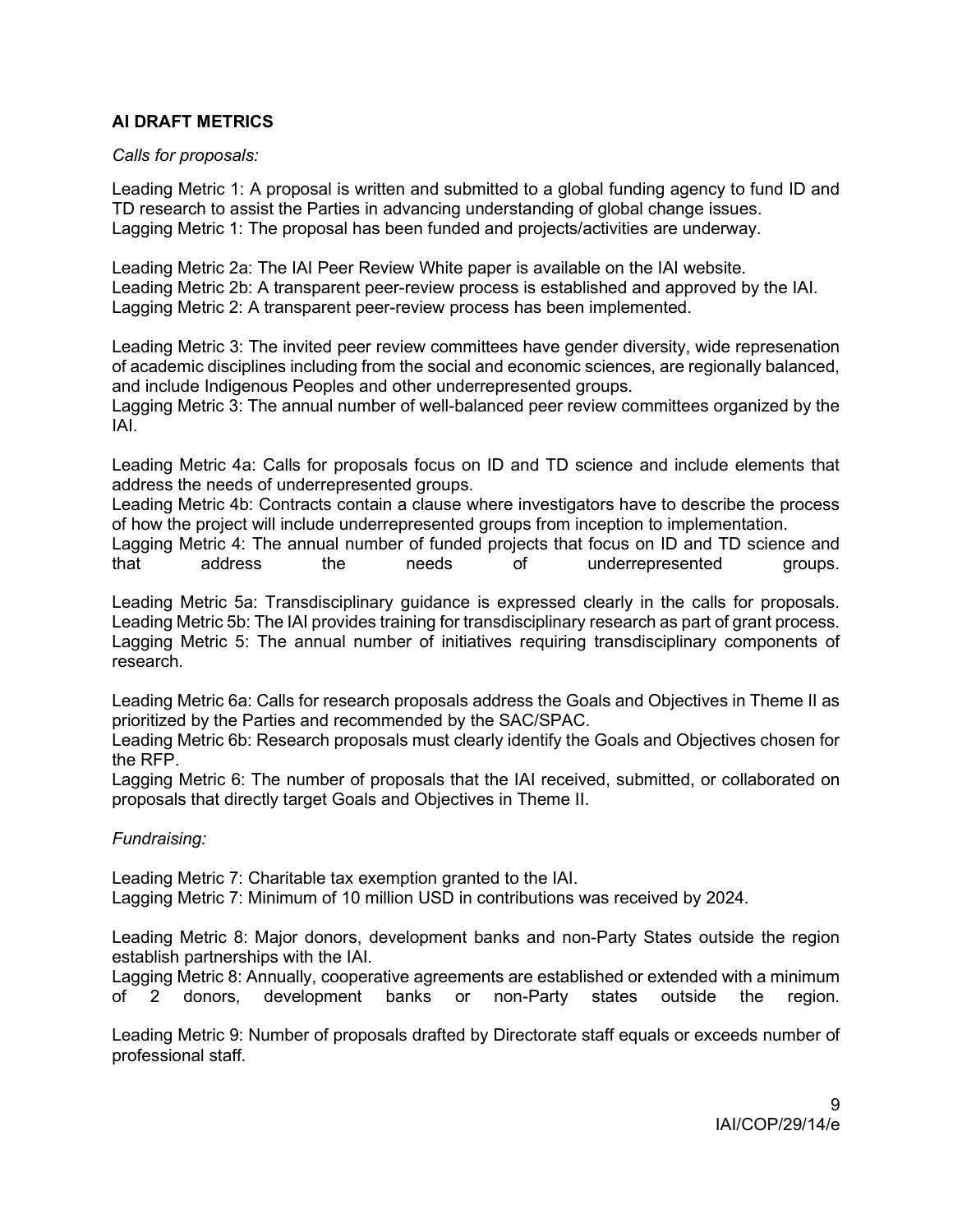Lagging Metric 9: Minimum 20% of Directorate staff led proposals are successful.

Leading Metric 10: The IAI Directorate participates in a minimum of 1 CRA per Belmont Forum CRA funding cycle as a result of the establishment of a flexible funding mechanism for the Americas.

Lagging Metric 10: American researchers receive support from a minimum of 1 CRA per Belmont CRA funding cycle.

### Open data/data management:

Leading Metric 11: Contracts on IAI projects include an explicit clause on the requirement to tag project data with metadata and register the data on the IAI open data portal and to publish in open access journals and/or pre-print servers. Exceptions in the IAI guidelines will be made for sensitive data such as, but not limited to, personal data, species data which may lead to over harvesting or illegal trade in species, confidential data, etc.

Lagging Metric 11a: Data from IAI projects are tagged with metadata and indexed by the major indexing engines and data curating guidelines are published to assist Principal Investigators in the custodianship and administration of their data.

Lagging Metric 11b: Number of times, and from which countries, data portal is accessed on website.

Lagging Metric 11c: The IAI Directorate encouraged researchers in IAI projects and activities to publish in open access journals and to use preprint servers.

## Informing parties:

Leading Metric 12: A plan to enhance knowledge transfer through mentoring early career scientists in the Americas is drafted.

Lagging Metric 12: The number (or percentage) of knowledge transfer opportunities through mentoring early career scientists implemented and evaluated.

Leading Metric 13: Scientific research projects are underway and providing timely and satisfactory performance reports.

Lagging Metric 13: Final results from scientific research projects have been presented at the Conference of the Parties.

Leading Metric 14: Directorate Staff ask all funded science projects to submit project briefs. Lagging Metric 14: Project briefs have been completed and are available on the website.

Leading Metric 15: The IAI and partners organize a minimum of 2 workshops on priority topics (see Theme II) and priority locations every year. At least three Party Focal Points are invited to attend.

Lagging Metric 15a: At least two workshops have been held on two topics.

Lagging Metrci 15b. Participation included a diversity of Parties attended with wide regional representation. Stakeholders, including local government officials, from IAI-supported projects attended and met with their national Focal Points.

Leading Metric 16: The Directorate plans a Focal Point engagement strategy based on election cycle, current engagement, and priority areas.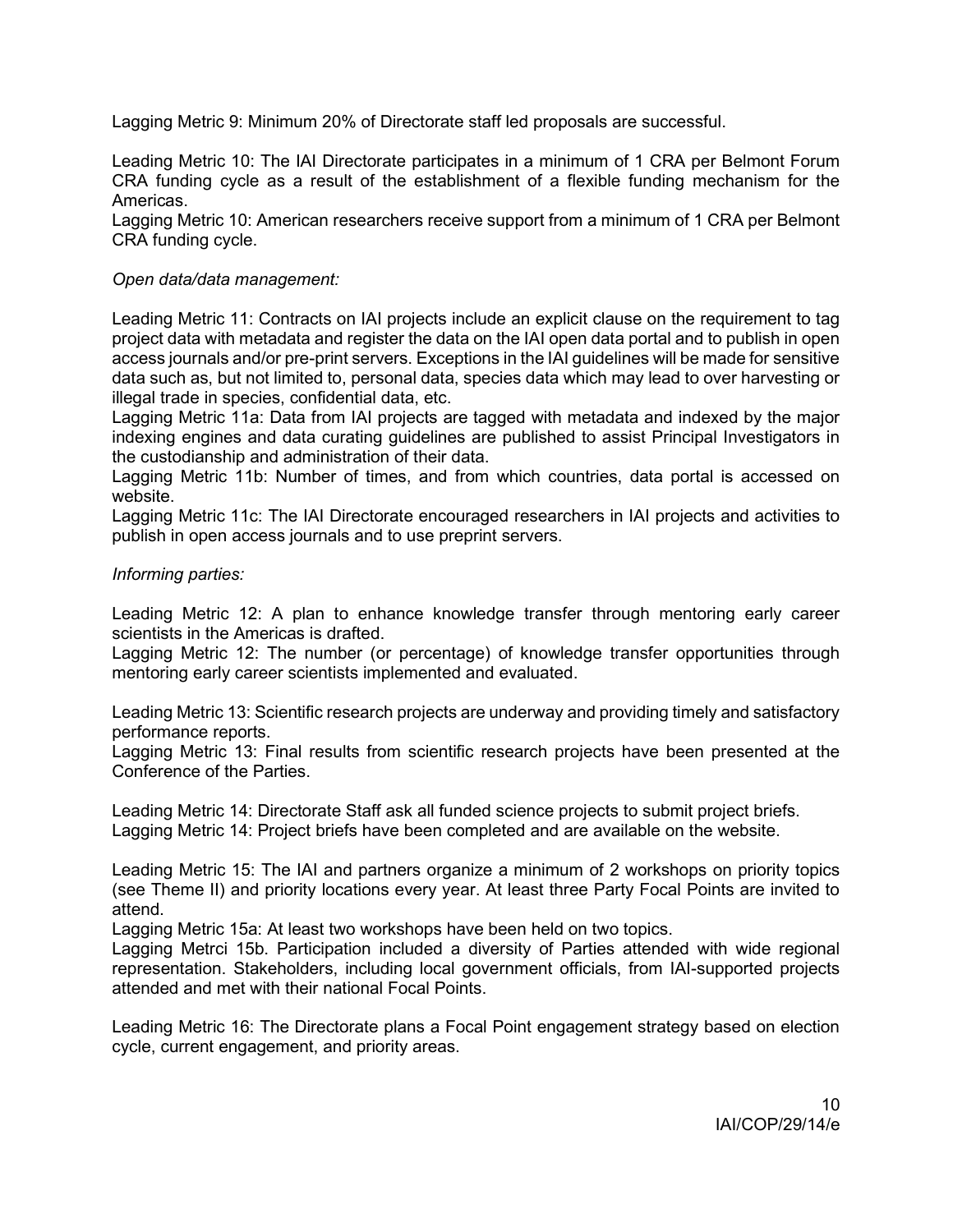Lagging Metric 16: The Focal Point engagement strategy is complete and has been used to inform activity planning by the Directorate.

Leading Metric 17: At least two communication exchanges between researchers and Parties are initiated per year.

Lagging Metric 17: Two novel communication exchanges between researchers and Parties have been executed.

## Capacity building:

Leading Metric 18: The IAI has fosters/supports capacity building initiatives through joint and collaborative research (TD), with partners, and the STeP Program in Latin America, including but not limited to webinars, workshops, seed grants, small grants, and internships.

Lagging Metric 18a: Number of countries and people (including early career) that have benefitted from IAI's capacity building and collaborative efforts.

Lagging Metric 18b: Number of capacity building events held per year.

Leading Metric 19a: During each intersessional period, the Directorate in collaboration with the SAC and SPAC identifies opportunities for financial support and possible collaboration with senior researchers to mentor or work with early career scientists through capacity building initiatives. Leading Metric 19b: In each intersessional period, a list has been compiled on possible sources of financial support, collaborations, and senior scientists to facilitate capacity building programs. Lagging Metric 19: Number of matches/partnerships made between senior and early career scientists each year.

Leading Metric 20: The IAI Directorate and Parties develop a minimum of 2 outreach and capacity building activities every year.

Lagging Metric 20b: At least two outreach and capacity building activities were held each year with a diversity of Parties with wide regional representation in attendance. Stakeholders, including local government officials, from IAI-supported projects (including capacity building trainees and seed grantees) attended and met with their national focal points.

#### Research Centers/Affiliates/Associates

Leading Metric 21: The Parties present arguments in support of the establishment of research programs as Institute Research Centers.

Lagging Metric 21: New Institute Research Centers have been identified and the Directorate is working to establish Memoranda of Understanding.

Leading Metric 22a: The Directorate submits requests to the Parties to identify institutions that may meet the criteria to become Affiliated Research Institutions and Associates of the IAI. Leading Metric 22b: Institutions and organizations submit proposals/projects to become an Affiliated Research Institution or an Associate of the IAI.

Lagging Metric 22: New Affiliate Research Institutes and Associates joined the IAI.

Understanding Parties' priorities through regional assessment: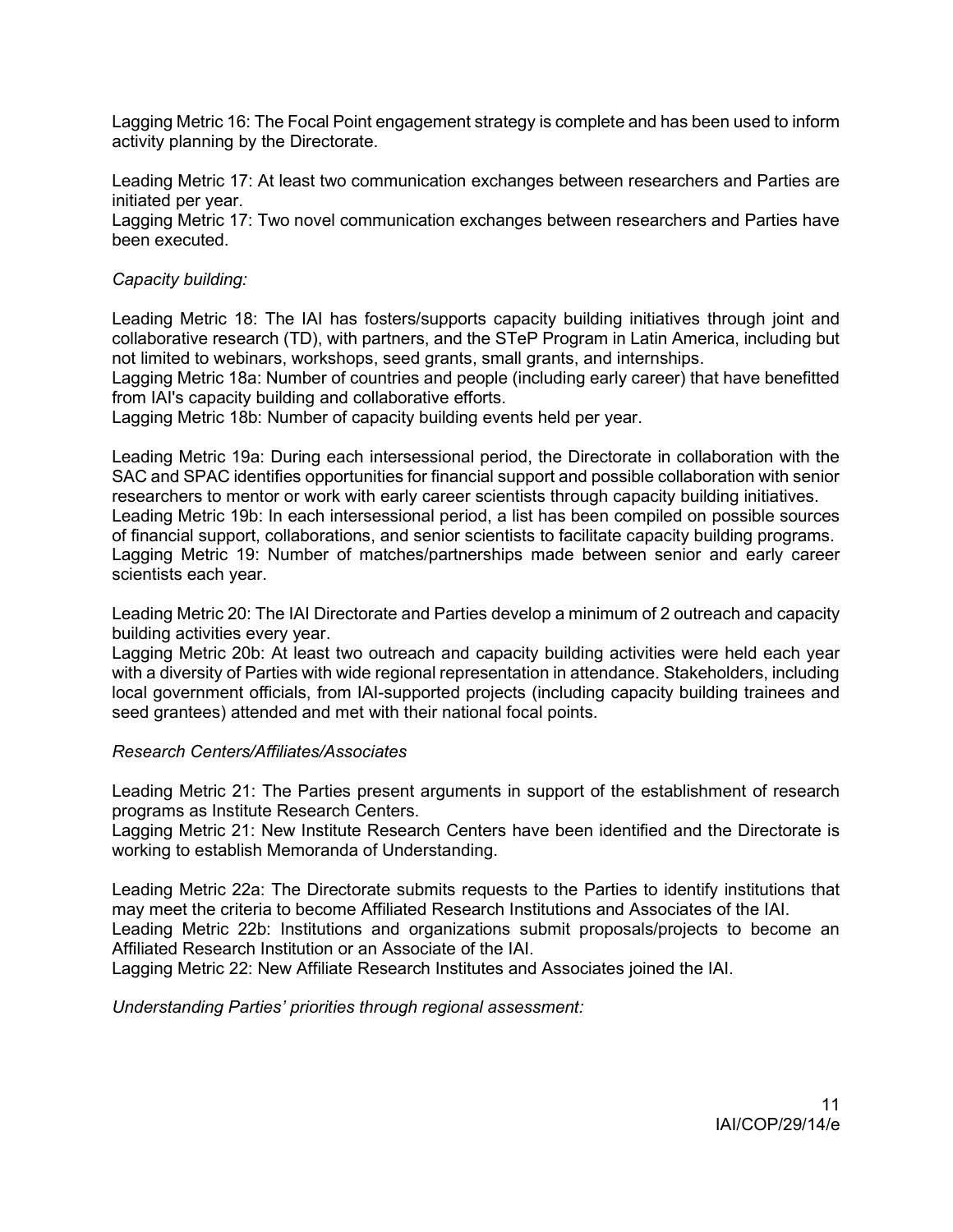Leading Metric 23a: The Directorate develops an assessment template in collaboration with the SAC/SPAC and undertakes a comparative analysis on actions necessary to implement national priorities.

Leading Metric 23b: The Directorate undertakes a comparative analysis for actions necessary to implement national priorities.

Lagging Metric 23: The Directorate, with feedback from the SAC/SPAC, has completed an initial comparative analysis to identify actions to prioritize IAI's and Parties' needs in the form of a regional assessment.

Leading Metric 24: The Directorate identifies and plans at least one focused science-policy workshop per year with the intent of identifying regional science gaps needed for the development of more effective public policy.

Lagging Metric 24: At least one science-policy workshop per year, reaching at least 10 people, has been implemented with the intent of transferring regional science to policy makers targeted at actual policy challenges.

#### Science Priorities:

Leading Metric 25: The IAI focuses efforts related to regional support and cooperation on global change research considering the scientific objectives under Theme II and the science agenda. Lagging Metric 25: Number of collaborative initiatives that have been implemented which promote objectives under Theme II (Call for proposals, small grants, workshops etc.).

Leading Metric 26: Science capacity building initiatives, workshops, and other IAI activities are designed to be in line with the prioritized Goals and Objectives in Theme II.

Lagging Metric 26a: Science capacity building initiatives, workshops, and other IAI activities can be clearly linked to at least one Goal in Theme II.

Lagging Metric 26b. 27: Outputs from IAI funded research projects are tracked annually, including, but not limited to, the number of publications, number of early career scientists trained, impacts on policy, and number outreach/dissemination efforts.

#### Monitoring success:

Leading Metric 27: Support, facilitate, and engage with national and regional periodic assessments to track progress and trends in the Americas as they relate to the Goals and Objectives in Theme II.

Lagging Metric 27: The IAI has contributed to and engaged with national and regional assessments in order to identify trends and measure the impacts of management actions.

Leading Metric 28: The research supported by the IAI mandates that the investigators monitor and evaluate the effectiveness of their research in informing policy and/or meeting project objectives.

Lagging Metric 28: IAI-supported investigators have been reporting regularly on the impacts of their research on the global change challenges they are seeking to address.

Leading Metric 29: The IAI continually explores opportunities for partnering with other organizations for regional or global monitoring or surveillance efforts as they relate to the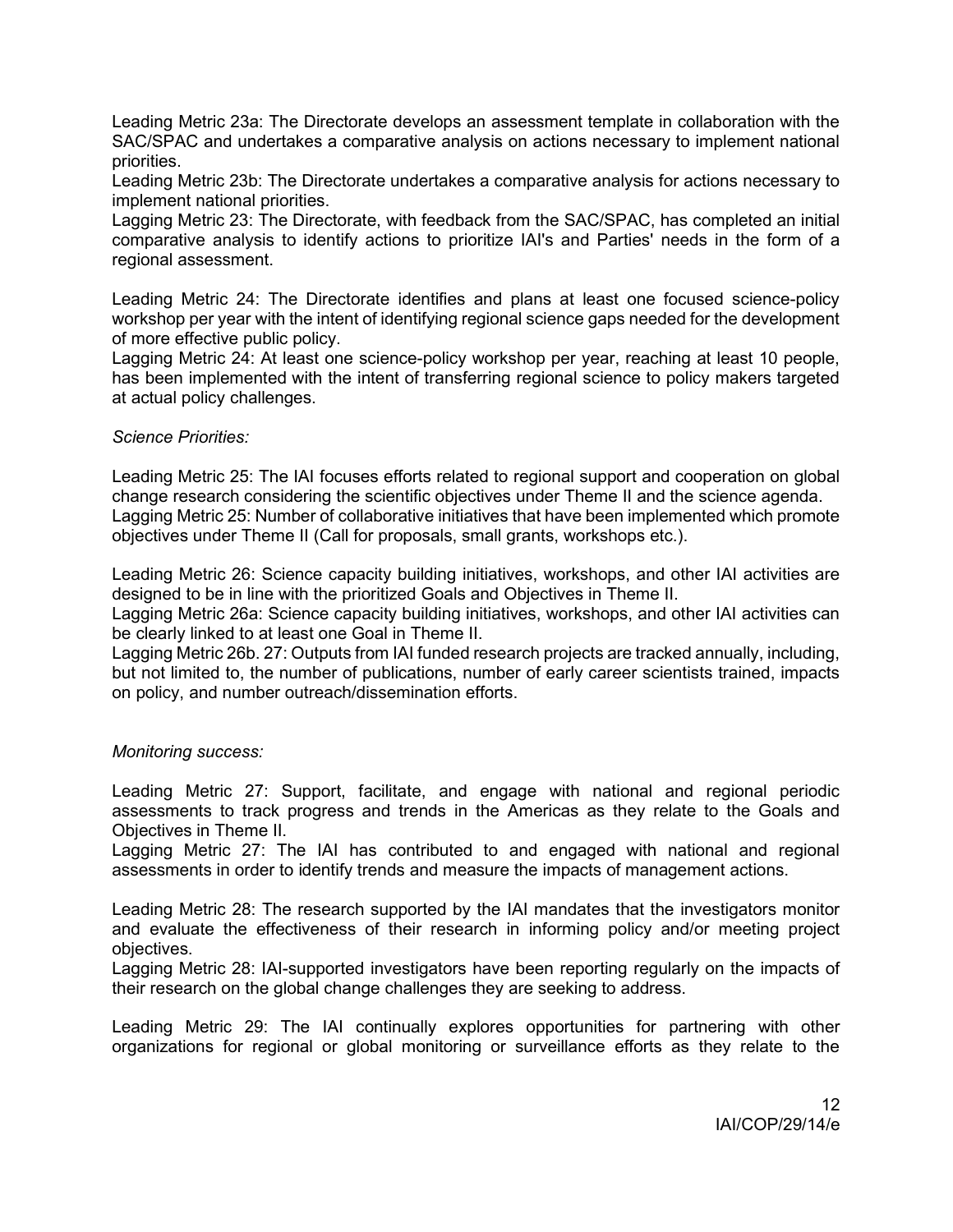prioritized Goals and Objectives in Theme II, in order to ensure the information needed to establish baselines, and detect and investigate the causes of trends, as well as their impacts. Lagging Metric 29: The IAI has facilitated a regional monitoring strategy for the America incorporating global, regional and local data.

Leading Metric 30: The IAI identifies ways to collect information on how the Institute is meeting the Goals and Objectives in Theme II (e.g., how many projects are aligned with the IAI Gender Policy and considers diversity, Indigenous Peoples, local communities, and the poor). Lagging Metric 30: A transparent and simple process is in place for the IAI to collect important

demographic information and to ensure that projects are addressing the Goals and Objectives in Theme II.

Leading Metric 31: The Directorate creates a questionnaire for Parties and other relevant stakeholders to assess the quality of research funded by the IAI (both baseline and follow up). Lagging Metric 31: The follow-up research questionnaire has been collected an analyzed, and there is an understanding of the perceived quality of the IAI research.

## Communication:

Leading Metric 32: The Directorate communicated its activities regularly through official notifications, web postings and social media. Parties, SAC, SPAC, investigators and partner organizations are encouraged to disseminate throughout their networks.

Lagging Metric 32: Number of communications shared equals/or is greater than the number of activities.

Leading Metric 33: The Directorate created a PowerPoint template and press-kit of outreach material with IAI logo, background information, brochures, pamphlets featuring IAI projects and initiatives (SGP, STeP, general).

Lagging Metric 33: The Directorate disseminated a communication "press kit" to focal points, SAC/SPAC, Associates, and PIs.

Leading Metric 34: The IAI Directorate meets to review and update the communication strategy, needs, and priorities.

Lagging Metric 34: The IAI has implemented its communication strategy and has explored the option to hire a communications professional.

Leading Metric 35: The Directorate has identified five topics for press release per year, plans to post once per week on social media.

Lagging Metric 35: At least one media outlet has picked up each IAI press release for publication per year, the IAI has an increase of 5% followers on social media with an increase of 5% reposts, and the IAI website has an increase of 5% annual visitors and an increase of 5% from countries in the region.

## Growing the IAI:

Leading Metric 36: The IAI Directorate engages with a minimum of two potential new Parties. Lagging Metric 36: By 2023, at least one non-Party state has ratified the Agreement.